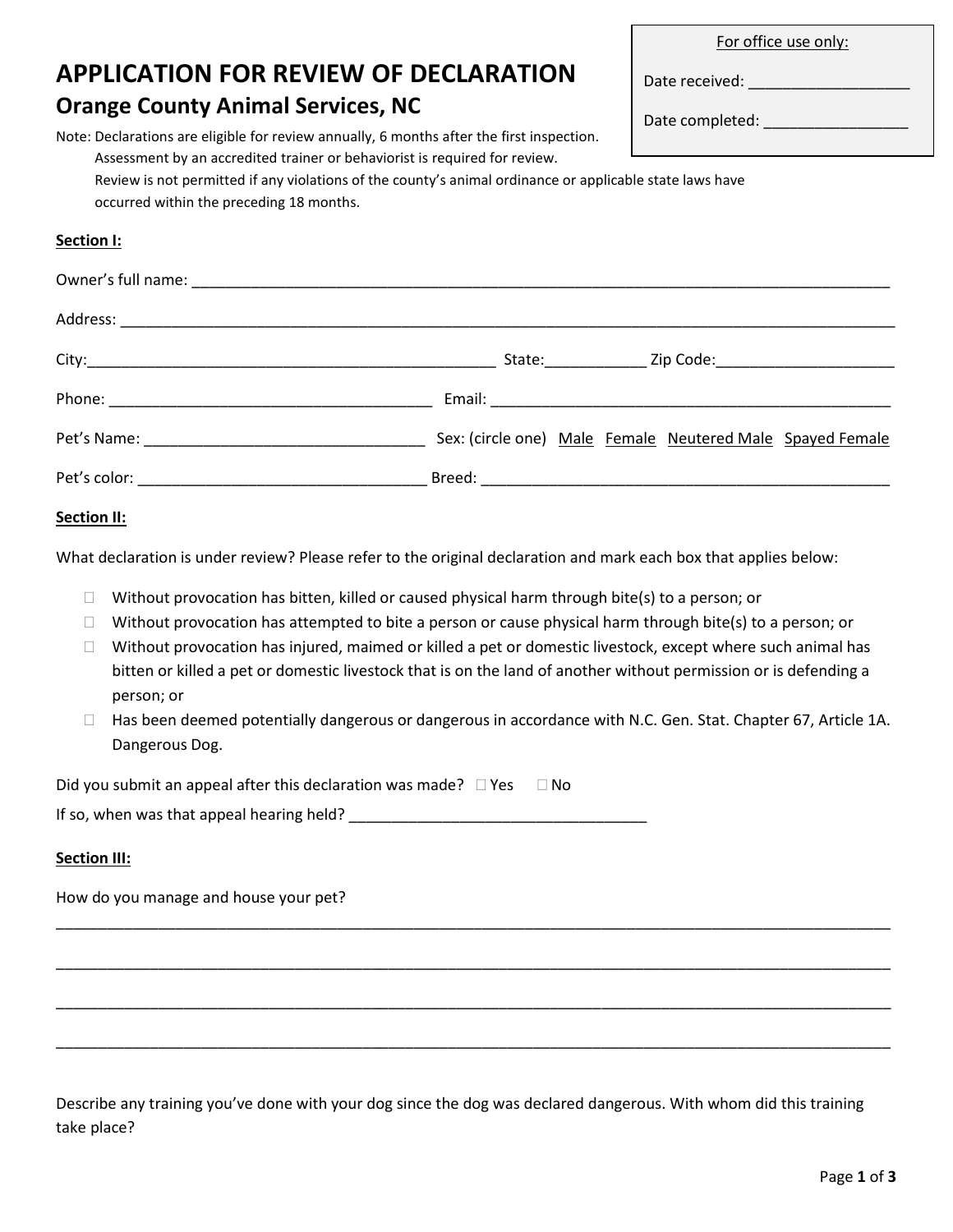Describe how this dog's behavior is now different than it was at the time of the declaration?

Please tell us anything else you'd like for us to know about changes in your dog's behavior. (including effects of sterilization, aging, etc.)

| Has your pet completed an assessment with an accredited trainer or behaviorist? $\square$ Yes $\square$ No |  |
|------------------------------------------------------------------------------------------------------------|--|
|------------------------------------------------------------------------------------------------------------|--|

When was the assessment completed? \_\_\_\_\_\_\_\_\_\_\_\_

Please provide the trainer or behaviorist's name and contact information below:

Important: Attach the completed assessment documentation to this application.